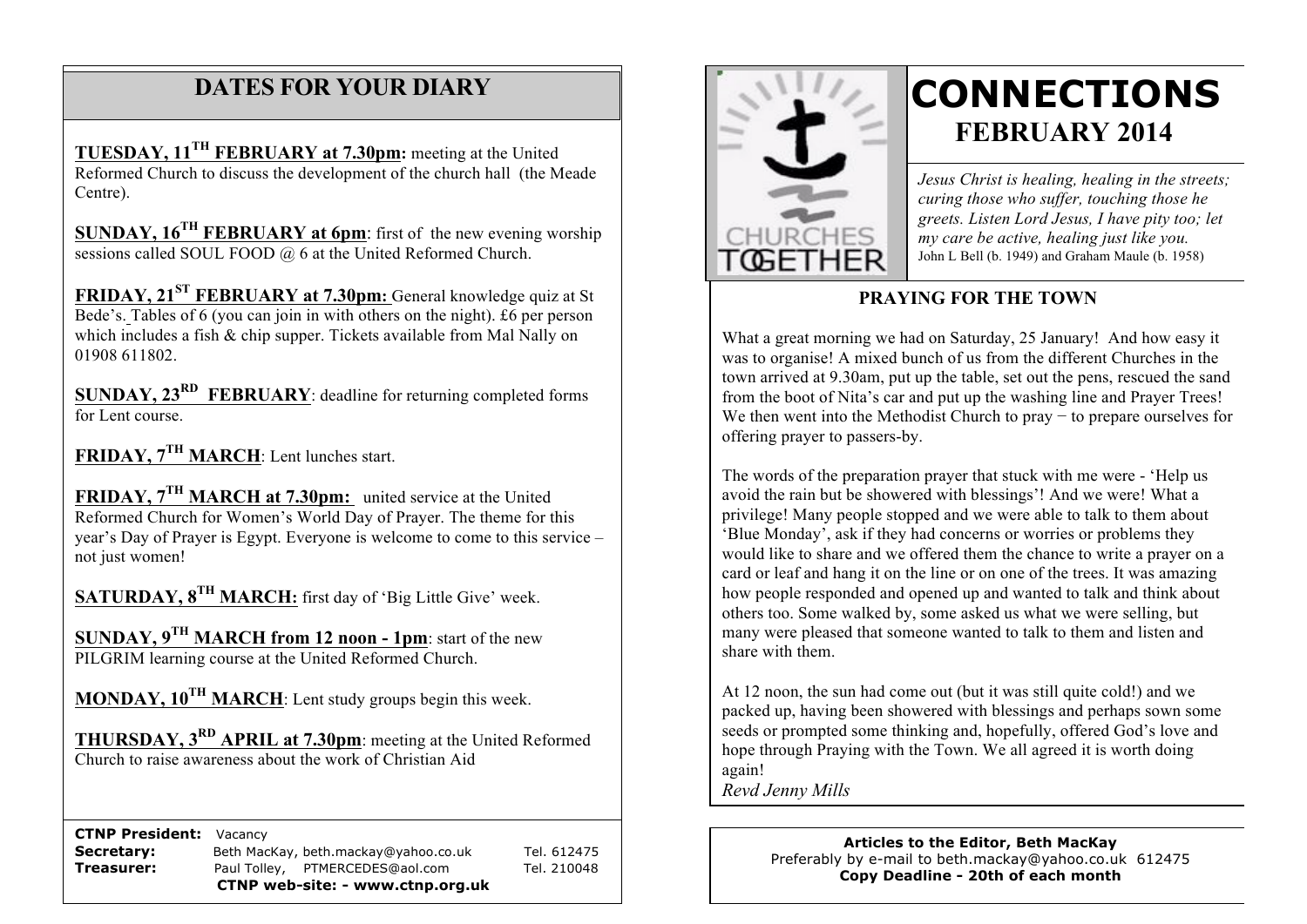#### **LETTER FROM A MINISTER**

When thinking of writing a letter for February, the first thing that comes to mind is 'What is February well known for?' Well, 'February brings the rain, Thaws the frozen lake again'. But I am sure we are all fed up of talking about the weather! And then we have Valentine's Day. The time we focus on love and those whom we love and we try not to be too taken in by the blatant commercialization of the day!

Well, that's where my thoughts settled. LOVE. We sang at Christmas: 'Love came down at Christmas, love all lovely, love divine'. And we remembered how God sent Jesus to live in this world as a human, to show us how to live and help us to live and love well.

So, what is LOVE? The Oxford Dictionary defines it in about 9 ways! From 'an intense feeling of deep affection or fondness for a person or thing' through to '(in some games) no score'! For most of us love is recognised as a feeling. It can be sensual love, family love, love for others (those not included in the first two!) and then I would say there is a fourth one that I would call 'agape'. This sort of love is what I feel we should all seek to express in our lives. This is a love that is unconditional, that goes beyond self, beyond personal prejudices and judgements, beyond easy relationships and preferred choices. It is a love that goes the extra mile, that loves even those hard to love, that thinks of the higher good.

I believe that is what Jesus came to show us. In the Bible we can read of stories where Jesus spent time with those who were outcasts from society; where he spent time with those that others would turn away from; where he actively went against social norms to show people they were loved and included. So although Christmas is gone (some of the signs of it are harder to shift than others...!), we can still find our lives touched by the message of Christmas and take with us the message of love, precious love that includes and enables and values; going beyond self and working together. If we all try a little harder to show that sort of love to those whom we meet, the world will be a safer, happier, more caring place. **Happy February!**

*Revd Jenny Mills*

#### **MK FOODBANK BIG LITTLE GIVE 2014**

Many of our congregations already make regular contributions to the Foodbank for which we are extremely grateful - in fact there would not be a Foodbank without you! Many others make a donation at Harvest festival time which fills the shelves at the warehouse for a while but then there is no other 'major' boost to stocks for another year. The 'Big Little Give' (BLG) was introduced to bridge that gap by asking people to donate one item to the Foodbank in March.

This year BLG week starts on the weekend of the **8th March**. If you can donate an item of non-perishable food that week, it would be greatly appreciated. Perhaps you could even organise a collection at your place of work or your local school?

There is no need to stick with that week if it is not convenient - collections go on for a while afterwards and I am happy to arrange to pick up any donations. I am also happy to come along and talk to your group about the Foodbank if that would help. For any further information please contact me (Geoff Morris) on 617050.

#### **NIGHT SHELTER**

For one night each week Lovat Hall has been hosting the Milton Keynes cold weather shelter for homeless people which runs up to the end of February. Although most of the volunteers this year are from the Baptist Church, there has also been some support from other churches. So far the shelter has been at full capacity and figures as at  $30<sup>th</sup>$  January show that 25 of those attending have been found long-term accommodation (figure does not include those found accommodation on their first day).

> *To the lost Christ shows his face; to the unloved he gives his embrace; to those who cry in pain or disgrace, Christ makes with his friends a touching place.*

John L Bell (b. 1949) and Graham Maule (b. 1958)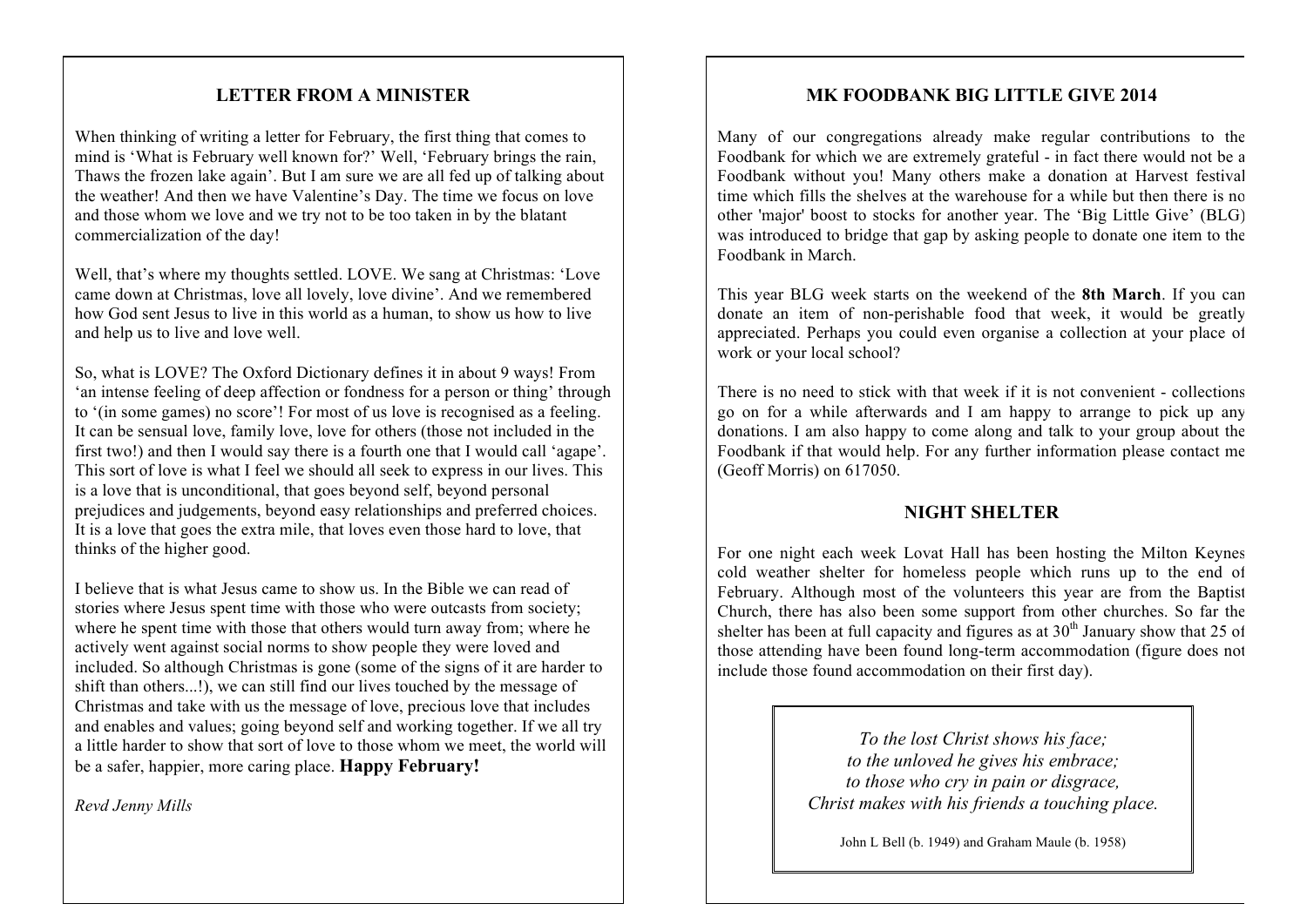#### **THE EMERGENCY HELP SCHEME**

The Scheme continues to offer transport to those who have difficulty getting to clinical appointments.

Although the last quarter has been unusually quiet, the frequency of requests since the turn of the new year is once again increasing. We have dealt with 284 calls in the last 12 months, each request requiring approx 4-5 outgoing calls to find a driver. To cope with this we have increased the number of coordinators to take calls and assign drivers. Trips vary in length from the local medical centre to Oxford and Stoke Mandeville Hospitals.

We are only able to offer transport for those who live within the Newport Pagnell boundaries. Occasionally we have requests from people who live in the surrounding area. Unfortunately we can't help these folk. We feel sure that there will be some people living in Stoke Goldington, Willen, North Crawley or other villages who are able to help their neighbours in this way.

Please contact Nita if you feel you would like to do this. Likewise, if you can help with transporting those who live in the town we would welcome your call. It's a great way to serve your neighbour. Expenses will be paid. Please contact Nita Tolley on 01908 615729 or email nitagt53@aol.com.

### **YOUNG PEOPLE'S MUSIC AND SINGING GROUP (Y-SING)**

If you have children or grandchildren in School Years 4, 5 or 6 who are free between 5.45 and 6.30pm on Mondays during term time, do encourage them to come along to the Parish Church to sing and/or play musical instruments with us. There is no charge and we have a break in the middle for refreshments. The children taking part over the last two years have ranged from Year 3 to Year 8.

We sing worship songs, hymns and even gospel music. At the moment we are preparing to sing at the Mothering Sunday service at  $9.30$ am on  $30<sup>th</sup>$  March.

*Richard Heyes*

#### **CAN YOU HELP WITH OUR LENT LUNCHES?**

Lent Lunches 2014 to raise money for Christian Aid will take place at the URC Hall for six weeks from **Friday 7<sup>th</sup> March – Friday 11<sup>th</sup> April**. Offers of help for this annual CTNP event are requested from ALL the churches in Newport Pagnell and from anyone in our community who has two hours to spare on a Friday, even if it is only for one Friday during the six weeks.

Time involved would be from 11.30am – 1.45pm. Tasks include, setting up and laying tables, stirring soup, making tea/coffee, serving tables, washing up, tidying the hall at the end of the session. This may sound like hard work, but working together as a team is enjoyable, and it's for such a good cause!

Please contact Jennifer Mazzone on 01908 613088 to let her know if/when you are able to give your time, and/or can contribute homemade soup, on one or more of these Friday lunchtimes.

#### **OUR FIVE-WEEK LENT COURSE**

This year's Lent course is a York course, 'Build on the Rock'. The five sessions are: Believing and Doubting; Jesus our Teacher; Jesus our Saviour; Jesus Conqueror of Death; and Jesus Lord and Brother. People from all the churches are invited to take part. Sign-up forms should be available in the churches from Sunday, 2nd February **for return by 23rd February**.

Study groups will begin from Monday,  $10<sup>th</sup>$  March. There will be one large group on Tuesday afternoons and this will be held in the Methodist Church. We also hope to be able to set up several house groups on different week-day evenings depending on the availability and preferences of those who want to take part.

It can be so refreshing and stimulating to have Christians from different churches all working together in these groups and it's always good when reflecting on issues of faith to get input from other Christian traditions as well as our own. It's also a way of getting to know people in the wider church community better and strengthening relationships. So do sign-up for these study groups if you can. It's a great way to prepare for Easter!